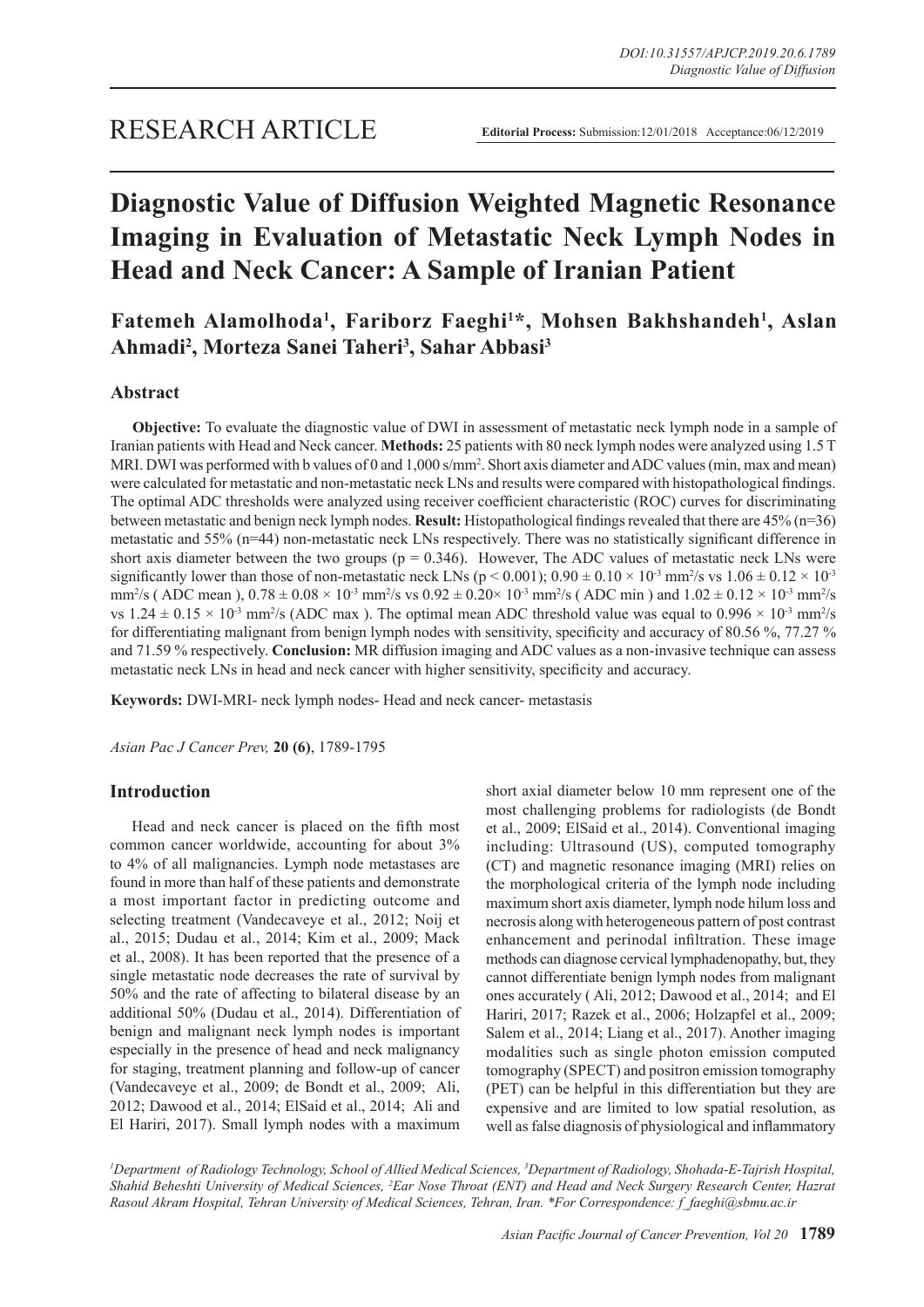#### *Fatemeh Alamolhoda et al*

lymph nodes( Ali, 2012; Ali and El Hariri, 2017; Razek et al., 2006; Holzapfel et al., 2009). Ultrasound guided fine needle aspiration cytology (USgFNAC) can help in characterizing cervical lymph nodes, but this method is invasive with false negative results as this is dependent on the operator ( Ali, 2012; Ali and El Hariri, 2017; Razek et al., 2006; Holzapfel et al., 2009; Liang et al., 2017).

Diffusion-weighted MRI (DWI) is a non-invasive technique that provides quantitative information of the molecular diffusion in several compartments. Any architectural changes in the proportion of extracellular to intracellular water protons like metastases in lymph nodes will alter the apparent diffusion coefficient of the tissue. So, DWI provides information for identification and characterization of different tissues and lesions (de Bondt et al., 2009; Dawood et al., 2014; ElSaid et al., 2014; Perrone et al., 2011; Zhang et al., 2013; Ragheb et al., 2014). The aim of this study is to evaluate the diagnostic value of DWI in assessment of metastatic neck lymph node in a sample of Iranian patients with Head and Neck cancer.

# **Materials and Methods**

#### *Patients*

This study was conducted prospectively from 3 May 2017 to 10 January 2018 at the MRI department of Shohadaye Tajrish Hospital, and was included 25 consecutive patients with histologically proven Head and neck cancer and with enlarged neck nodes. According to the histopathological diagnoses, the patients were included as 9 patients with larynx cancer, 6 patients with Thyroid cancer, 4 patients with pharynx cancer, 3 patients with tongue cancer and 3 patients with parotid cancer. None of these patients had received neck clearance surgery, biopsy, chemotherapy or radiotherapy for neck LNs before MRI examination. Patients' age ranged between 17-77 years old and the affected side was located in the left side in 3 patients, in the right side in 3 patients and there was bilateral affection in 19 cases. After an MRI examination (lasting for 2 weeks from 2 to 15 days) all patients underwent neck lymph node surgical and received a definite pathological diagnosis. In total, 80 lymph nodes, 44 benign nodes, and 36 metastatic nodes were analyzed in this study. The study was approved by the local ethical committee of the university, and informed consent was obtained.

## *MRI Examination*

Neck MRI examination were performed using a 1.5-T system (Magneto Avanto Siemens, Erlangen Germany). All patients were scanned with dedicated head and neck coils in the standard supine position.

## *The MR protocol is as follows*

• T2W-FSE-sagittal: TR: 3200 ms, TE: 80 ms, slice thickness: 4.5 mm, Matrix: 320×256, NEX: 2

• STIR-coronal: TR: 4500 ms, TE: 40 ms, TI: 160 ms, slice thickness: 4.5 mm, matrix: 256×256, NEX: 2

• T2W-FSE-axial: TR: 4350 ms, TE: 83 ms, slice thickness: 5 mm, Matrix: 320×256, NEX: 3

• T1W-FSE-axial: TR: 520 ms, TE: 18 ms, slice

thickness: 5 mm, Matrix: 320×256, NEX: 3

• T2W-axial-fat sat: TR: 3500 ms, TE: 80 ms, slice thickness: 5 mm, Matrix: 320×256, NEX:3

Acquisition of diffusion-weighted images using single shot echo planar imaging (EPI) sequence was achieved in the axial plane. Diffusion gradient encoding was done in the three orthogonal planes  $(X, Y, Z)$  with two b values b=0 and b=1,000 s/mm2 . Imaging parameters for DWI were as follows: TR= 4400 ms, TE= 88 ms, FA=90, Matrix size=192×192, slice thickness = 4 mm, NEX=6, bandwidth= 1446 Hz/pixel. The ADC map was calculated automatically using a standard software imager in the MR system. The total scan time of DWI lasts 2 minutes. In addition, contrast-enhanced MRI scan is provided in sagittal, coronal and axial planes for each patient in order to confirm the localization of malignant tissue as well as any cysts or necrosis.

#### *Image analysis*

All MR images were read independently by two radiologists experienced in the head and neck MRI interpretation who did not any previous knowledge regarding the histopathological type of the nodes.

Conventional MR images were assessed for the evaluating morphological features of each lymph node. We selected the LNs with short axis larger than 5 mm.

The final number of neck lymph nodes that were selected in the analysis was equal to 80 lymph nodes. In the case of patient with multiple lymph nodes (LNs), everyone was evaluated separately. The assessment of nodal ADC value includes drawing a region of interest (ROI) with greatest diameter for covering the pathologic node in all sections in which it was present and averaging the results. In this study, we excluded the necrotic areas from analysis to avoid presenting a false high ADC. All the ADC values were averaged from three-time measurement and were expressed as the mean  $\pm$  standard deviation. Three ADC values (min ADC, max ADC, mean ADC) were calculated for all selected LNs.

Finally, MRI results were compared with the results of the pathological examination of the neck dissection samples.

#### *Statistical Analysis*

Statistical analysis of data was performed considering special characteristic (including apparent diffusion coefficient (ADC) value of the malignant tumors and benign lesions in head and neck cancer) in Statistical Package for Social Science (SPSS) version 25.

Descriptive Statistics was performed to display prevalence of the malignant and benign lesion in males and females and also to demonstrate mean age of them. The homogeneity of gender and age was tested between groups through chi-square independence test and independent T-test, respectively. Because of non-normal data distribution, the Mann-Whitney test was performed to compare average ADC values (ADCmin, ADCmax, and ADCmean) between malignant and benign tumors in patients with head and neck cancer. And a value of  $p<0.05$ was considered significant.

Three receiver operating characteristic (ROC) were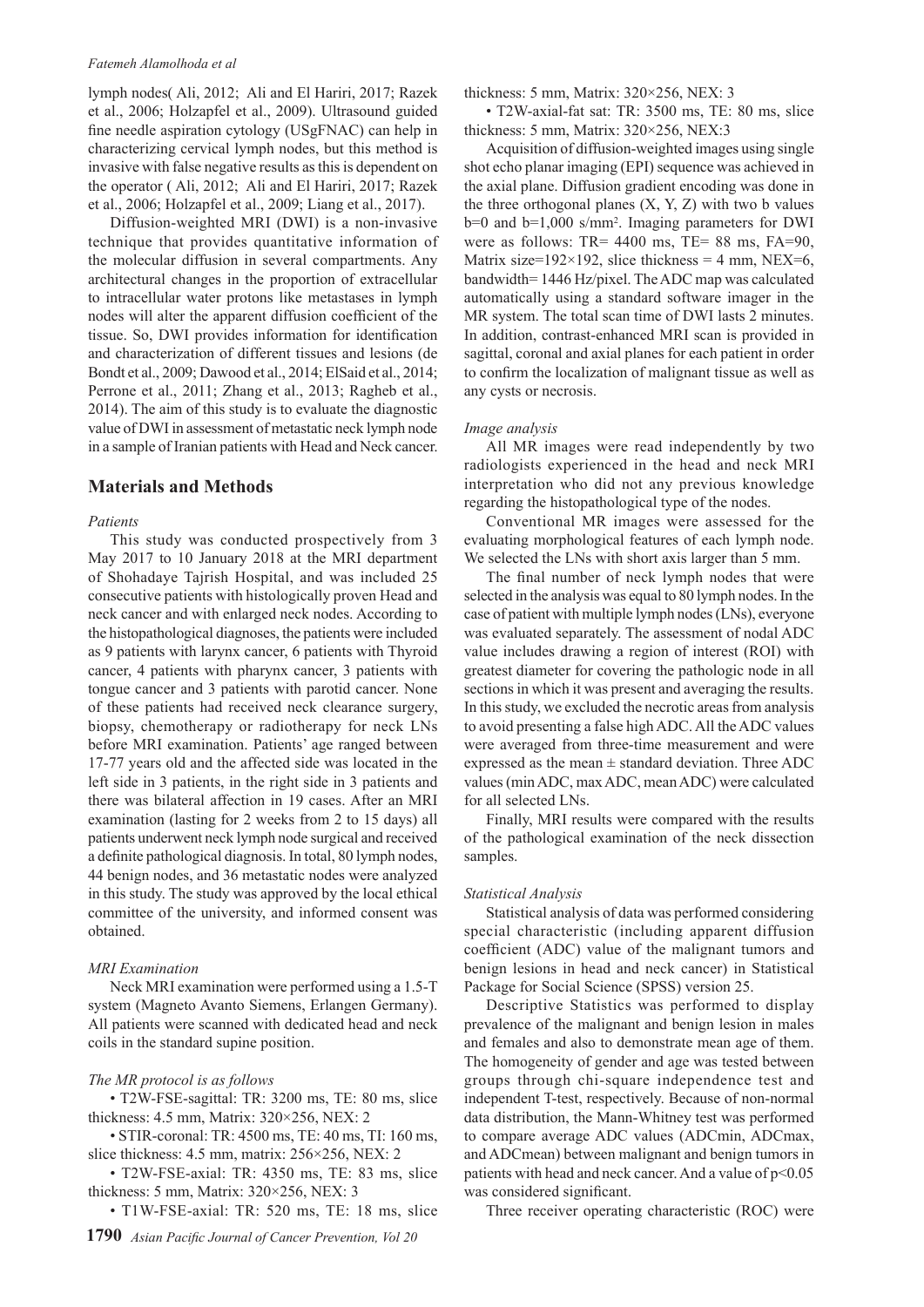curved to evaluate diagnostic capability of ADC values (ADCmin, ADCmax, and ADCmean) and to determine the cut-off value for differentiating malignant from benign nodes.

# **Results**

Twenty-five patients (14 (56.0%) males, 11 (44.0%) females; mean age, 49.6 years) with 80 malignant and benign lymph nodes were included to the study referring to medical imaging center, located in Shohadaye Tajrish Hospital, Tehran, Iran between May 2017 and January 2018 (Figure 2, 3 and 4). The mean age of patients with benign and malignant tumors was equal to 51.70 and 46.97, respectively. 41.7% of patients with benign tumors and 69.2% of patients with malignant tumors were male. The groups were similar in terms of age and gender (Table 1).

The mean short-axis diameter of the lymph nodes with metastasis was equal to  $7.36 \pm 1.55$  mm and for the non-metastasis was equal to  $7.02 \pm 1.23$  mm. This difference was not statistically significant considering  $p-value = 0.346$ .

Upon pairwise comparison, the mean ADC values (ADCmin, ADCmax, and ADCmean) of benign tumors were significantly higher than the mean ADC values (ADCmin, ADCmax, and ADCmean) of malignant tumors (Table 2).

Table 1. Descriptive Statistics of Age and Gender

| TWOTE IT DESCRIPTION ORWANDED OF FILE WITH OWNERS. |                      |                                                                                                                                                                                                                                |           |  |
|----------------------------------------------------|----------------------|--------------------------------------------------------------------------------------------------------------------------------------------------------------------------------------------------------------------------------|-----------|--|
| Variable                                           | Benign               | Malignant                                                                                                                                                                                                                      | P-value   |  |
| Gender                                             |                      |                                                                                                                                                                                                                                |           |  |
| Male $(\% )$                                       | 5(41.7%)             | $9(69.2\%)$                                                                                                                                                                                                                    | $0.165*$  |  |
| Female $(\% )$                                     | $7(58.3\%)$          | $4(30.8\%)$                                                                                                                                                                                                                    |           |  |
| Mean Age (years)                                   | $12(51.70 \pm 1.73)$ | $13(46.97 \pm 2.31)$                                                                                                                                                                                                           | $0.099**$ |  |
| .<br>- -                                           | .                    | a company of the company of the company of the company of the company of the company of the company of the company of the company of the company of the company of the company of the company of the company of the company of |           |  |

\*, Chi-Square Independent Test; \*\*, Independent T-Test

Table 2. Pairwise Comparison of Average ADC  $(\times 10^{-3} \text{ mm}^2/\text{s})$  Values between Groups

| Group                                                               | mean ADC a       | min ADC a       | max ADC a       |  |
|---------------------------------------------------------------------|------------------|-----------------|-----------------|--|
| Benign                                                              | $1.06 \pm 0.12*$ | $0.92 \pm 0.20$ | $1.24 \pm 0.15$ |  |
| Malignant                                                           | $0.90 \pm 0.10$  | $0.78 \pm 0.08$ | $1.02 \pm 0.12$ |  |
| P-value                                                             | < 0.001          | 0.001           | < 0.001         |  |
| $*$ mean + Standard Deviation a $\times 10^{-3}$ mm <sup>2</sup> /s |                  |                 |                 |  |

\* mean  $\pm$  Standard Deviation, a,  $\times 10^{-3}$  mm<sup>2</sup> /s

Receiver operating characteristics (ROC) analysis indicated that ADC mean threshold value was lower than any values in the interval [0.9936 - 0.9999  $\times$ 10<sup>-3</sup> mm<sup>2</sup>/s] that may differentiate malignant lesion from benign lesion (sensitivity by 80.0%, specificity by 77%, area under the curve (AUC) by0.79). Also, ADCmin threshold was any values in the interval  $[0.8890 - 0.9099 \times 10^{-3} \text{ mm}^2/\text{s}]$ (sensitivityby100.0%, specificity by 64.0%, AUC by 0.82) and ADCmax threshold was any values in the interval  $[1.1199 - 1.1100 \times 10^{-3} \text{ mm}^2/\text{s}]$  (sensitivity by 80.0%, specificity by 77.0%, AUCby0.79) (Figure 1).



Figure 1. ROC Curve for the A, ADCmean values; B, ADCmin; C, ADCmax for discrimination of malignant nodes from benign nodes.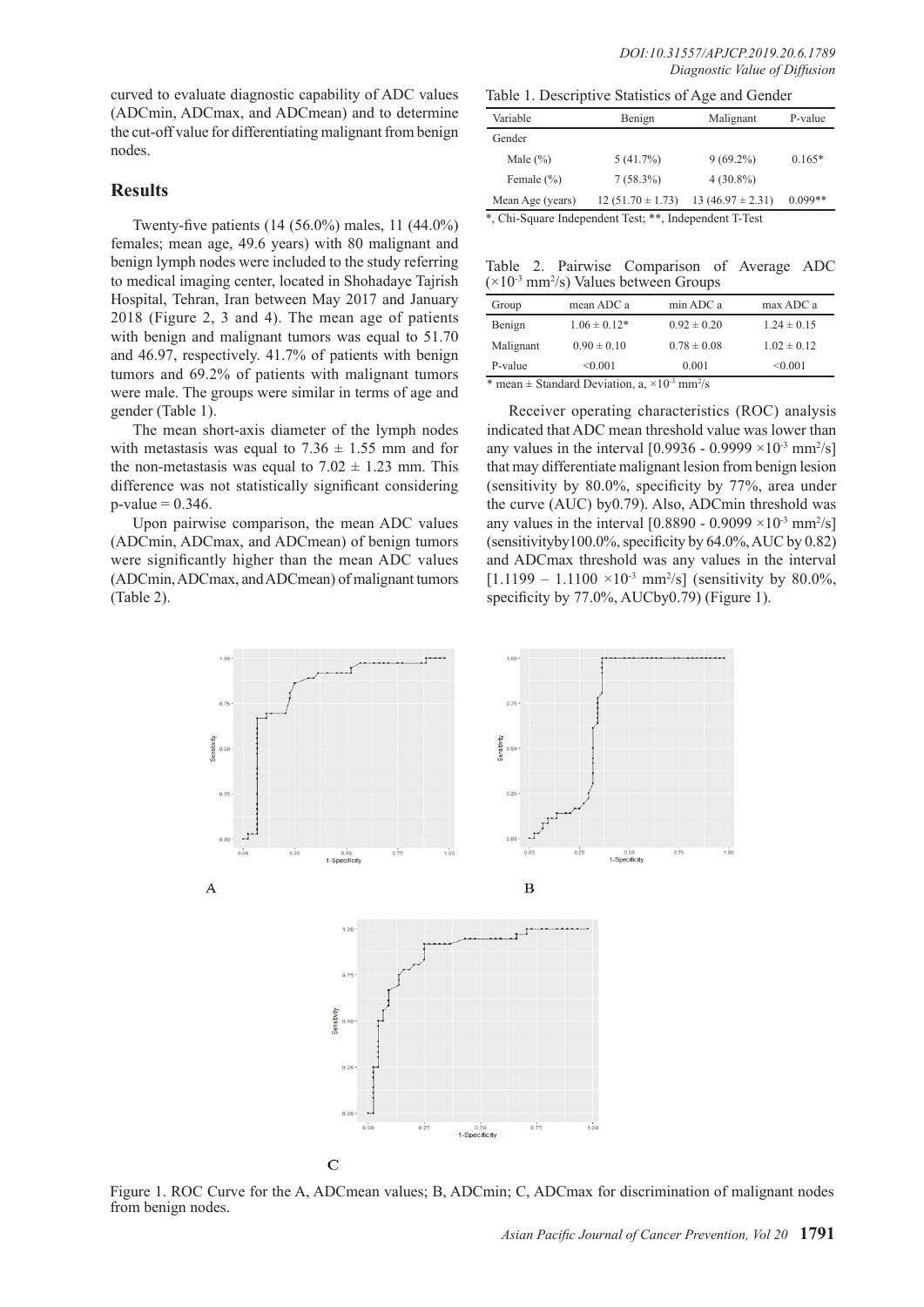

Figure 2. A 17 Year-Old Male with Thyroid Cancer. A, STIR shows two enlarged right neck LNs; B, T1W post contrast shows enhanced LNs; C, DWI shows high signal intensity; D, ADC displays restricted diffusion of LNs on ADC  $(0.865 \times 10^{3} \text{ mm}^2/\text{s})$ .

# **Discussion**

Predicting the status of cervical lymph nodes is crucial for diagnosis of malignancy, staging, therapy planning and follow-up in patients with Head and Neck cancer. While conventional imaging can detect enlarged neck lymph nodes, the differentiation between benign and malignant lymph nodes remains challenging as none of the morphological criteria, including size, shape or presence of necrosis is absolutely reliable( Ali, 2012; Ali and El

Hariri, 2017; Perrone et al., 2011).

In our study, the difference in the short axis diameter between metastatic (7.36  $\pm$  1.55 mm) and benign nodes  $(7.02 \pm 1.23 \text{ mm})$  is not statistically significant and there is an overlap in the diameter of the short axis between both groups ( $p$ -value = 0.346) that was similar to results of other studies (de Bondt et al., 2009; ElSaid et al., 2014). De Bondt (2009) and ElSaid (2014) stated, there is no significant relationship between the size of the lymph nodes and the presence of metastasis. Hence, the



Figure 3. A 45 Year-Old Male with Thyroid and Larynx Cancer. A, T2-W fat sat shows two enlarged right and left neck LNs; B, T1W post contrast shows enhanced LNs; C, DWI shows high signal intensity; D, ADC displays restricted diffusion of LNs on ADC  $(0.913 \times 10^{-3} \text{ mm}^2/\text{s})$ .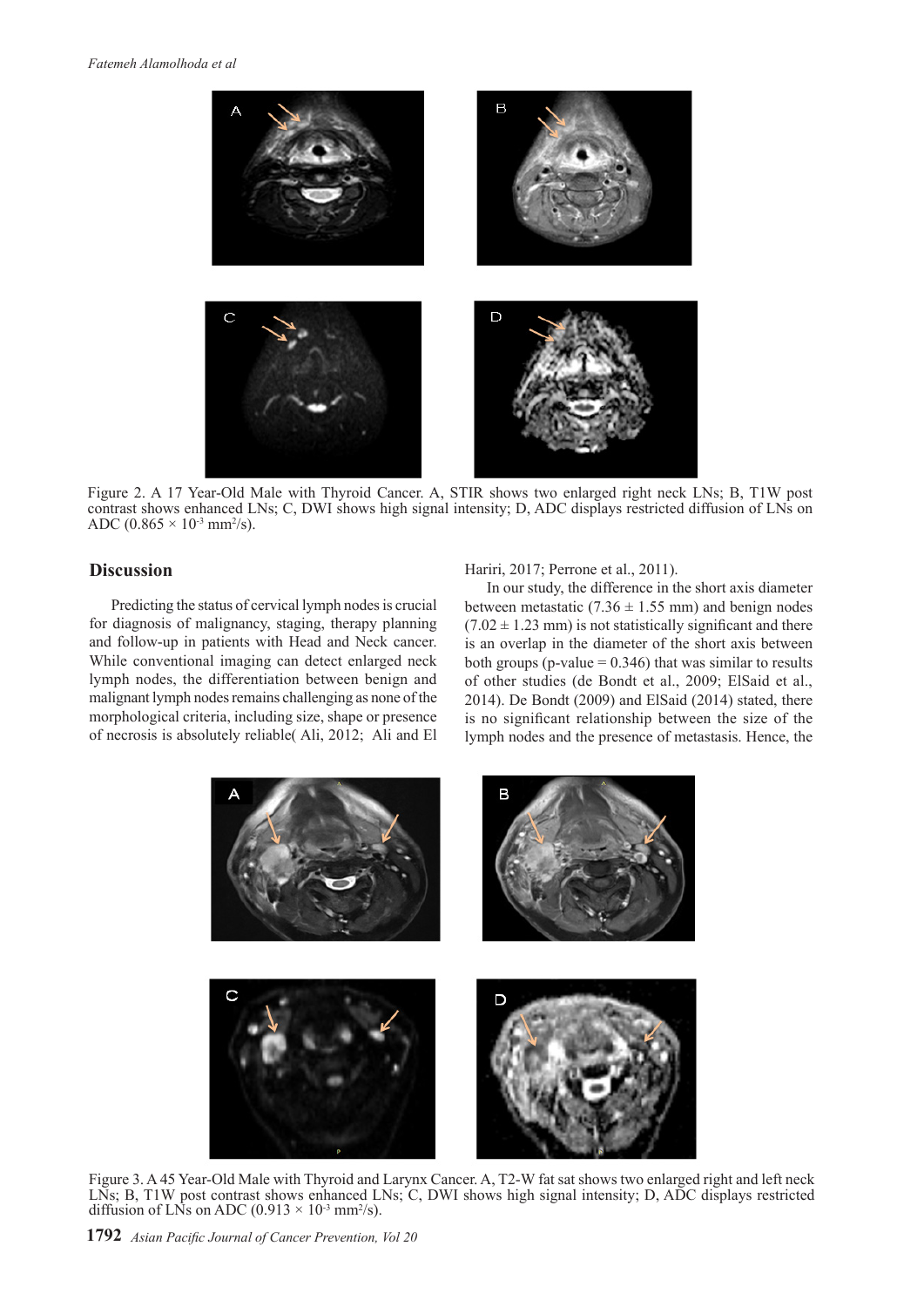

Figure 4. A 63 Year-Old Female with Parotid Mass. A, STIR shows two enlarged right and left neck LNs; B, T1W post contrast shows enhanced LNs; C, DWI shows high signal intensity; D, ADC displays restricted diffusion of LNs on ADC (0.883  $\times$  10<sup>-3</sup> mm<sup>2</sup>/s).

differentiation between benign and malignant neck lymph nodes is not reliable through investigating morphological criteria such as the short axis diameter of lymph nodes (ElSaid et al., 2014).

In general, invasive methods such as: biopsy and dissection, and their side effects, as well as the low accuracy of other diagnostic imaging methods, such as ultrasound, CT scan, conventional MRI, and limitations of SPECT and PET imaging all have led researchers to make more effort in order to find a method that reduces the time, cost, and complicated diagnostic risks (Razek et al., 2006; Holzapfel et al., 2009; Salem et al., 2014; Liang et al., 2017).

Diffusion-weighted imaging probes local tissue microstructure reflected by the freedom of microscopic motion of water molecules. This motion depends on the size, the temperature, and in particular on the microscopic environment of the examined molecules. So, DWI is an unenhanced, simple, fast and non-invasive MRI technique that can provide information about characterization of LNs and differentiate benign LNs from malignant ones (Perrone et al., 2011; Zhang et al., 2013; Ragheb et al., 2014).

ADC is a quantitative parameter that is acquired through DWI images and can exclude the T2 shine-effect, also provide quantitative assessment of water diffusivity in the target tissues which makes it easier to differentiate between lesions (ElSaid et al., 2014; Salem et al., 2014; Hasanzadeh et al., 2017).

Similar to studies of (ElSaid et al., 2014; Ali and El Hariri, 2017) we also used high b-value of 1000 s/mm<sup>2</sup> to evaluate water diffusion more accurately and decrease the effects of capillary perfusion.

Our study included 25 patients with 80 enlarged neck LNs. They were 44 patients with benign lymphadenopathy,

36 patients with metastasis from head and neck cancer. The mean ADC values of the benign and metastasis groups were equal to  $1.06 \pm 0.12 \times 10^{-3}$  mm<sup>2</sup>/s and 0.90  $\pm$  0.10  $\times$  10<sup>-3</sup> mm<sup>2</sup>/s, respectively. The mean ADC values of the benign cervical lymph nodes were significantly higher than metastatic type that was similar to results of other studies ( Ali, 2012; Dawood et al., 2014; Razek et al., 2006; Salem et al., 2014; Liang et al., 2017; Perrone et al., 2011).

Ali et al., (2012) reported that the mean ADC value of metastatic lymph nodes  $(0.92 \pm 0.13 \times 10^{3} \text{ mm}^2/\text{s})$  was significantly lower than mean ADC of benign cervical lymph nodes  $(1.51 \pm 0.36 \times 10^{3} \text{ mm}^2/\text{s})$  (p< 0.0001).

Dawood et al., (2014) reported that ADC values of benign lymph nodes were significantly higher than those of malignant LNs, with a p value  $\leq 0.0001$  and the mean ADC value for malignant lesions, that was equal to 0.90  $\pm$  0.15  $\times$  10<sup>-3</sup> mm<sup>2</sup>/s, which is lower than that of benign LNs, that was equal to  $1.52 \pm 0.37 \times 10^{-3}$  mm<sup>2</sup>/s.

Razek et al., (2006) reported also a significantly higher mean ADC value in benign nodes  $(1.64 \pm 0.16$  $\times$  10<sup>-3</sup> mm<sup>2</sup>/s) compared to those of malignant nodes  $(1.09 \pm 0.11 \times 10^{-3} \text{ mm}^2/\text{s})$ . Similar results was achieved by Perrone (2011) and they reported mean ADC values malignant lymph nodes by  $0.85 \times 10^{-3}$  mm<sup>2</sup>/s versus  $1.448 \times$ 10-3 mm2 /s for benign nodes.

Few studies, such as Sumi et al., (2003) reported opposite results; in their studies, the ADC value of metastatic neck LNs was higher than that of non-metastatic one. These results may be explained by the difference in the histological types, the variation in lymph nodes at the cellular level, varying b-values and also heterogeneous ROI. An ROI may also include the necrotic and metastatic cells such that the central necrosis in examined metastatic lymph nodes (48%) altered the ADC values of these nodes;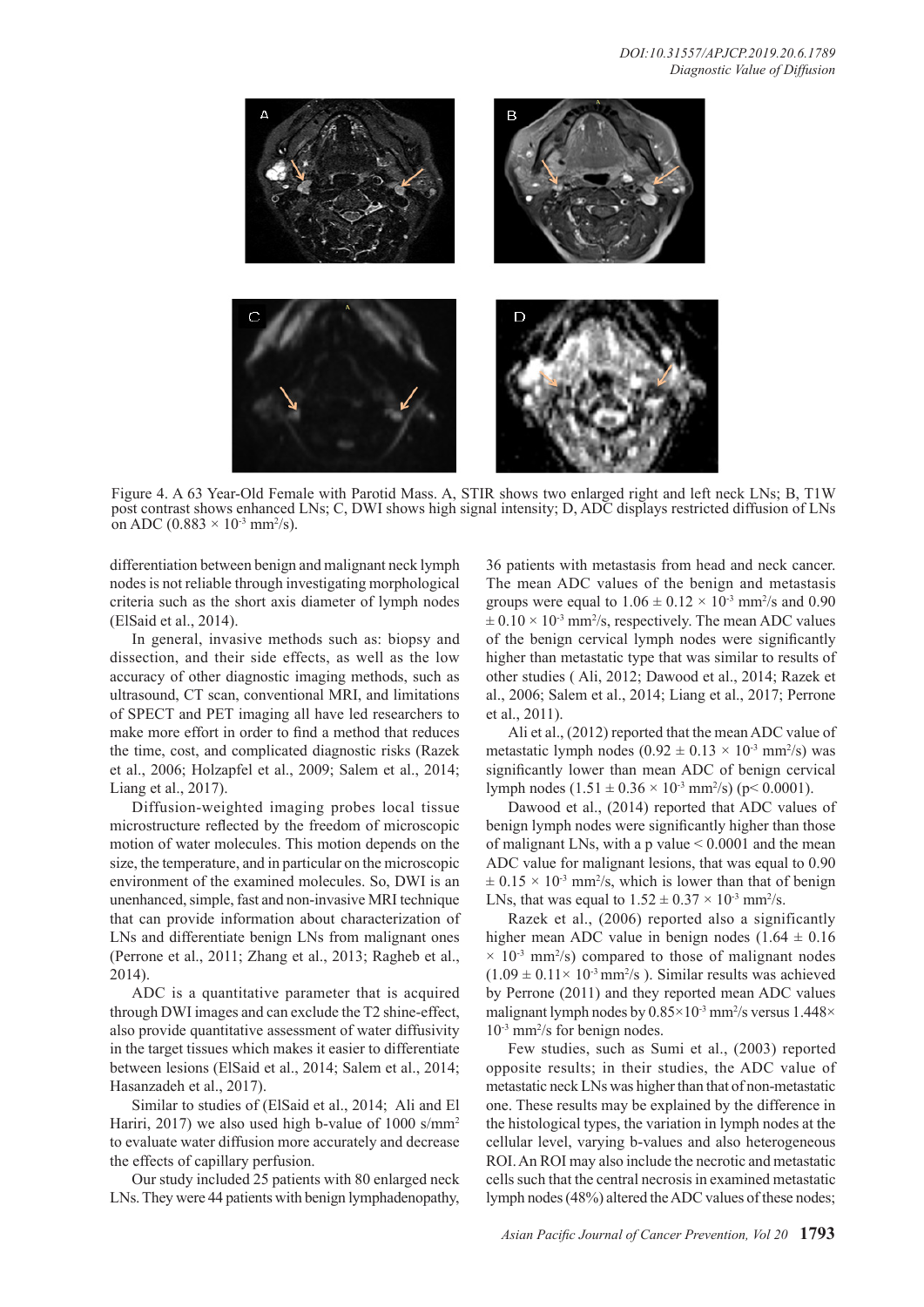#### *Fatemeh Alamolhoda et al*

and although low b-value, increases SNR, but reduces the diffusion sensitivity( Ali and El Hariri, 2017; Razek et al., 2006; Holzapfel et al., 2009; Perrone et al., 2011; Hasanzadeh et al., 2017).

In this study, we also measured the Min and max ADC values. Similarly to the results for the ADC mean, Min and max ADC values of metastatic neck LNs ( $0.78 \pm 0.08 \times$  $10^{-3}$  mm<sup>2</sup>/s and  $1.02 \pm 0.12 \times 10^{-3}$  mm<sup>2</sup>/s respectively) were lower than those of non-metastatic neck LNs  $(0.92 \pm 0.20 \times$  $10^{-3}$  mm<sup>2</sup>/s and  $1.24 \pm 0.15 \times 10^{-3}$  mm<sup>2</sup>/s respectively).

In our study, the best cutoff value of ADC for distinguishing benign from malignant neck lymph nodes was equal to  $0.996 \times 10^{-3}$  mm<sup>2</sup>/s with sensitivity, specificity and accuracy by 80.56 %, 77.27 % and 71.59 % respectively, which is approximately similar to the results of the studies which were conducted by de Bondt et al., (2009), Perrone et al., (2011), Taha Ali et al.,(2017), Elsaid et al.,(2014).

The corresponding value in the report of the study which was conducted by de Bondt et al., (2009) was equal to  $1.0 \times 10^{-3}$  mm<sup>2</sup>/s with sensitivity and specificity by 92.3 and 83.9 respectively. Perrone et al., (2011) reported that the best cutoff value for discriminating malignant from benign nodes was equal to  $1.03 \times 10^{-3}$  mm<sup>2</sup>/s, obtaining a sensitivity by 100% and a specificity by 92.9%. The best ADC threshold value in the study by Elsaid (2014) was equal to  $1.005 \times 10^{-3}$  mm<sup>2</sup>/s with sensitivity by 100% and specificity by 62.5% for distinguishing benign from malignant neck lymph nodes. Taha Ali et al., (2017) reported that the optimal ADC threshold value was equal to  $1.15 \times 10^{-3}$  mm<sup>2</sup>/s with sensitivity and specificity by 91.6% and 77.7%, respectively for discriminating malignant from benign nodes.

In general, various studies obtained different values of mean and cutoff ADC for differentiating malignant from benign neck lymph nodes. The difference in these values can be explained by the fact that the ADC is influenced by various factors such as: different MR machines, MRI acquisition parameters, location, size and area of ROI, size of the lymph nodes as well as the body temperature (de Bondt et al., 2009; Perrone et al., 2011; Hasanzadeh et al., 2017).

Our study had some limitations. First: The DW-MRI method, due to spatial resolution limitations, has a low sensitivity in detecting lymph nodes which are less than 5 mm. Therefore, in this study, neck lymph nodes which were less than 5 mm were not evaluated. In order to improve the resolution of diffusion images and achieve more anatomical details of the lesion and to examine lymph nodes which are smaller than 5 mm, the study was suggested to use 3.0 T MRI. Second: trying to improve the diffusion sensitivity by increasing the b value leads to the decline of the signal-to-noise ratio that limits the ADC measurement on the smaller lymph nodes. Third: DWI is sensitive to artifacts such as: motion, susceptibility and chemical shift which makes it difficult to discover lesions on DWI. A further limitation was the low number of patients included in the sample. Further studies can report better and more accurate results regarding DW-MRI, by choosing more samples.

In conclusion, the results of this study showed that MR diffusion imaging and ADC values as a non-invasive technique can assess metastatic neck LNs in head and neck cancer with higher sensitivity, specificity and accuracy.

## *Conflict of Interest*

The authors do not have any possible conflicts of interest.

# **Acknowledgments**

This study was approved by the local ethical committee of the university, and informed consent was obtained from the patients. Authors would like to thank Patients who participated in this study.

## **References**

- Dawood HA, Hassan TA, Mohey N (2014). Value of combined real time sonoelastography and apparent diffusion coefficient value measurement in differentiation of enlarged neck lymph nodes. *Egypt J Radiol Nucl Med*, **45**, 387-94.
- de Bondt RBJ, Hoeberigs MC, Nelemans PJ, et al (2009). Diagnostic accuracy and additional value of diffusion-weighted imaging for discrimination of malignant cervical lymph nodes in head and neck squamous cell carcinoma. *Neuroradiology*, **51**, 183-92.
- Dudau C, Hameed S, Gibson D, et al (2014). Can contrast-enhanced ultrasound distinguish malignant from reactive lymph nodes in patients with head and neck cancers?. *Ultrasound Med Biol*, **40**, 747-54.
- ElSaid NAE, Nada OMM, Habib YS, Semeisem AR, Khalifa NM (2014). Diagnostic accuracy of diffusion weighted MRI in cervical lymphadenopathy cases correlated with pathology results. *Egypt J Radiol Nucl Med*, **45**, 1115-25.
- Hasanzadeh F, Faeghi F, Valizadeh A, Bayani L (2017). Diagnostic value of diffusion weighted magnetic resonance imaging in evaluation of metastatic axillary lymph nodes in a sample of iranian women with breast cancer. *Asian Pac J Cancer Prev*, **18**, 1265.
- Holzapfel K, Duetsch S, Fauser C, et al (2009). Value of diffusion-weighted MR imaging in the differentiation between benign and malignant cervical lymph nodes. *Eur J Radiol*, **72**, 381-7.
- Kim S, Loevner L, Quon H, et al (2009). Diffusion weighted MRI for predicting and detecting early response to chemoradiation therapy of squamous cell carcinomas of the head and neck. *Clin Cancer Res*, **15**, 986-94.
- Liang L, Luo X, Lian Z, et al (2017). Lymph node metastasis in head and neck squamous carcinoma: Efficacy of intravoxel incoherent motion magnetic resonance imaging for the differential diagnosis. *Eur J Radiol*, **90**, 159-65.
- Mack MG, Rieger J, Baghi M, Bisdas S, Vogl TJ (2008). Cervical lymph nodes. *Eur J Radiol*, **66**, 493-500.
- Noij DP, Pouwels PJW, Ljumanovic R, et al (2015). Predictive value of diffusion-weighted imaging without and with including contrast-enhanced magnetic resonance imaging in image analysis of head and neck squamous cell carcinoma. *Eur J Radiol*, **84**, 108-16.
- Perrone A, Guerrisi P, Izzo L, et al (2011). Diffusion-weighted MRI in cervical lymph nodes: Differentiation between benign and malignant lesions. *Eur J Radiol*, **77**, 281-6.
- Ragheb AS, Abdel Rahman HM, Azeem Ismail AA (2014). Can diffusion weighted image and apparent diffusion coefficient (ADC) differentiate benign from malignant cervical